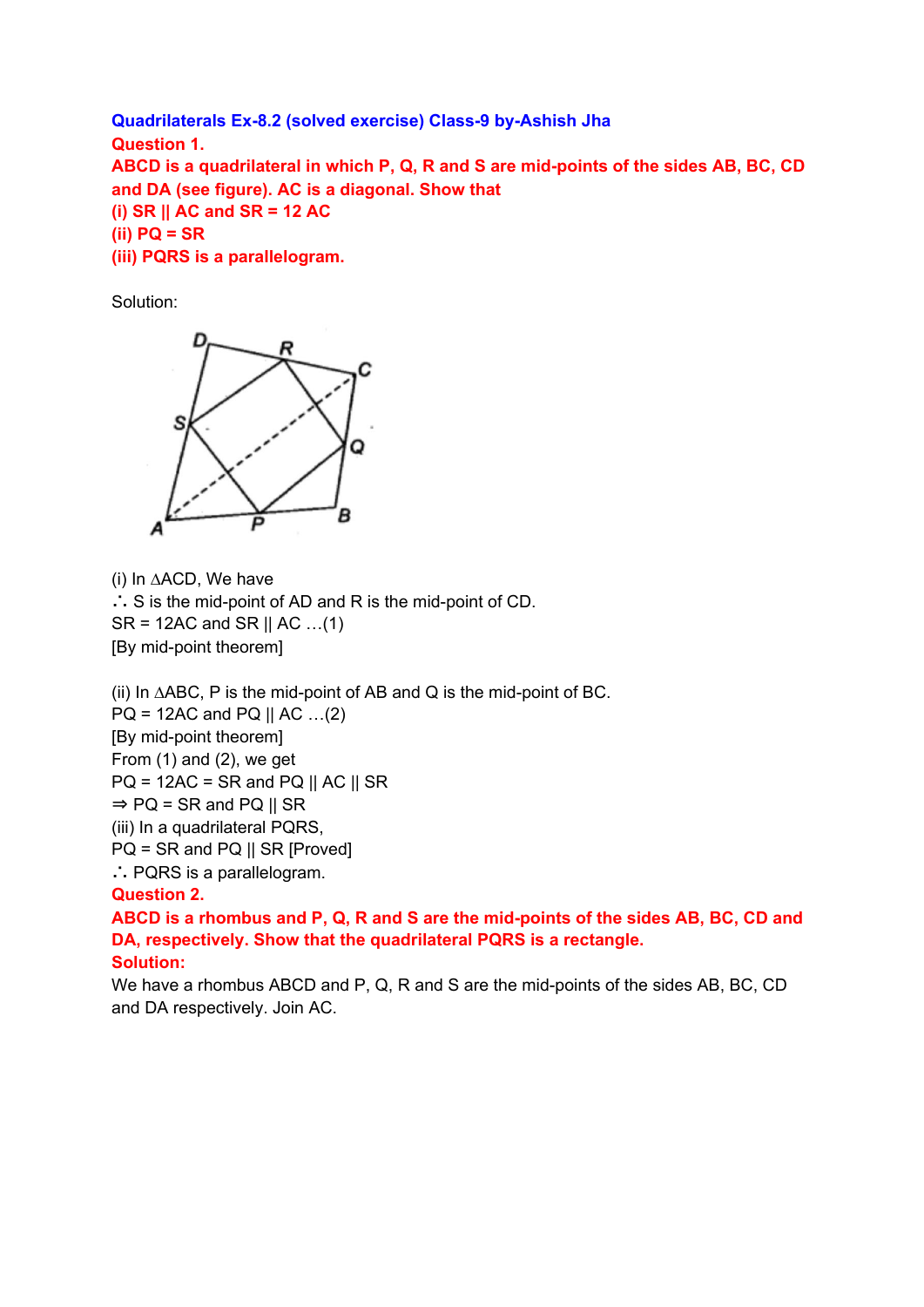

NCERT Solutions for Class 9 Maths Chapter 8 Quadrilaterals Ex 8.2 A2 In ∆ABC, P and Q are the mid-points of AB and BC respectively. ∴ PQ = 12AC and PQ || AC ...(1) [By mid-point theorem] In ∆ADC, R and S are the mid-points of CD and DA respectively. ∴ SR = 12AC and SR || AC ...(2) [By mid-point theorem] From (1) and (2), we get  $PQ = 12AC = SR$  and  $PQ \parallel AC \parallel SR$  $\Rightarrow$  PQ = SR and PQ || SR ∴ PQRS is a parallelogram. …….(3) Now, in ∆ERC and ∆EQC, ∠1 = ∠2 [ ∵ The diagonals of a rhombus bisect the opposite angles]  $CR = CQ$  [  $\because CD2 = BC2$ ] CE = CE [Common] ∴ ∆ERC ≅ ∆EQC [By SAS congruency] ⇒ ∠3 = ∠4 …(4) [By C.P.C.T.] But  $∠3 + ∠4 = 180°$  ......(5) [Linear pair] From (4) and (5), we get  $\Rightarrow$  ∠3 = ∠4 = 90° Now, ∠RQP = 180° – ∠b [ Y Co-interior angles for PQ || AC and EQ is transversal] But  $∠5 = ∠3$ [ ∵ Vertically opposite angles are equal] ∴  $\angle 5 = 90^\circ$ So,  $\angle$ RQP = 180 $^{\circ}$  –  $\angle$ 5 = 90 $^{\circ}$ ∴ One angle of parallelogram PQRS is 90°. Thus, PQRS is a rectangle. **Question 3. ABCD is a rectangle and P, Q, R ans S are mid-points of the sides AB, BC, CD and DA, respectively. Show that the quadrilateral PQRS is a rhombus. Solution**:

We have, Now, in ∆ABC, we have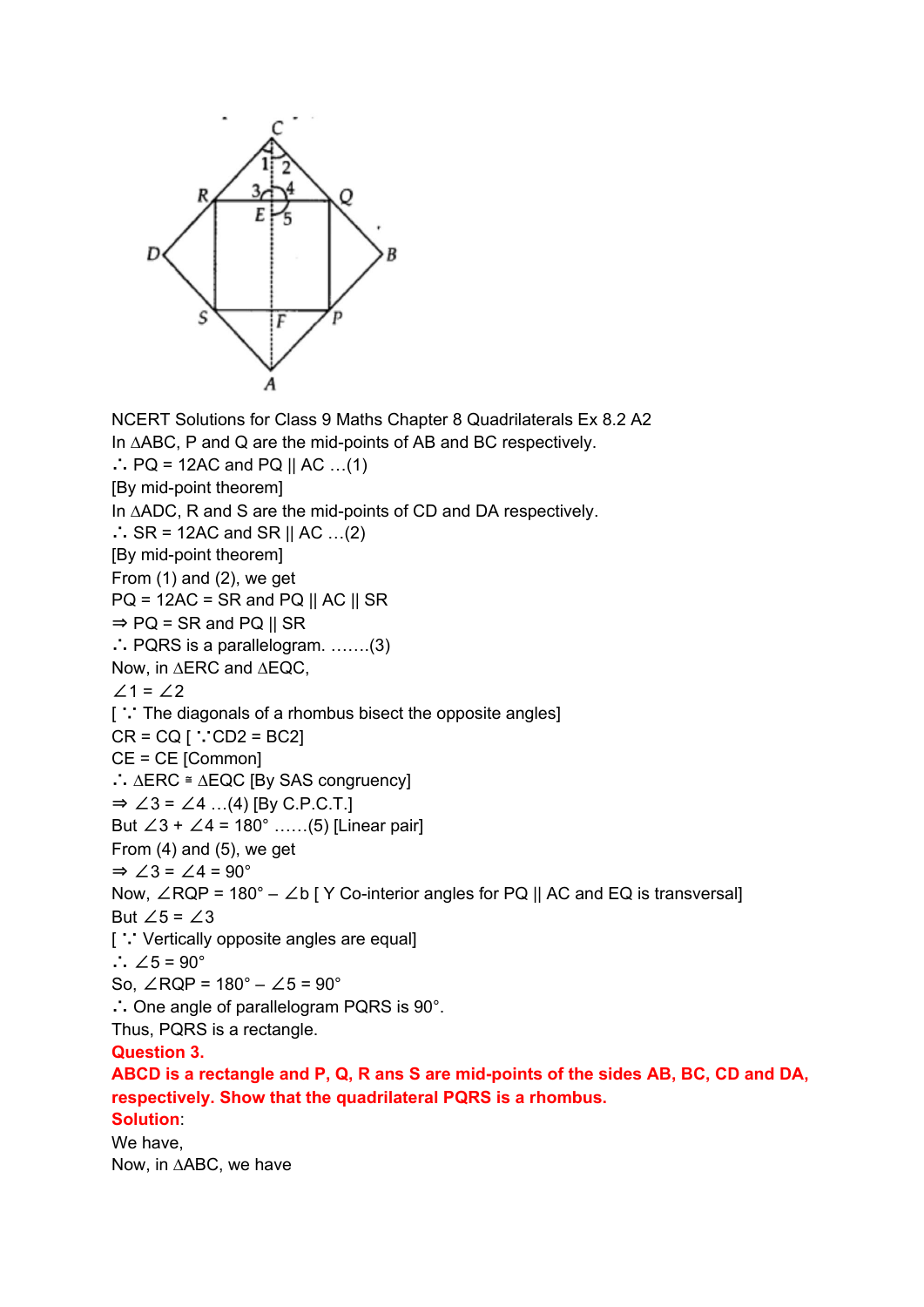```
PQ = 12AC and PQ || AC ... (1)[By mid-point theorem]
Similarly, in ∆ADC, we have
SR = 12AC and SR \parallel AC \dots (2)From (1) and (2), we get
PQ = SR and PQ \parallel SR∴ PQRS is a parallelogram.
Now, in ∆PAS and ∆PBQ, we have
∠A = ∠B [Each 90°]
AP = BP [ \because P is the mid-point of AB]
AS = BQ [∵ 12AD = 12BC]
∴ ∆PAS ≅ ∆PBQ [By SAS congruency]
\Rightarrow PS = PQ [By C.P.C.T.]
Also, PS = QR and PQ = SR [∵opposite sides of a parallelogram are equal]
So, PQ = QR = RS = SP i.e., PQRS is a parallelogram having all of its sides equal.
Hence, PQRS is a rhombus.
```
## **Question 4.**

ABCD is a trapezium in which AB || DC, BD is a diagonal and E is the mid-point of AD. **A line is drawn through E parallel to AB intersecting BC at F (see figure). Show that F is the mid-point of BC**



**Solution:** We have,



In ∆DAB, we know that E is the mid-point of

AD and EG  $||$  AB  $[$   $\cdot$  EF  $||$  AB]

Using the converse of mid-point theorem, we get, G is the mid-point of BD.

Again in ABDC, we have G is the midpoint of BD and GF || DC.

[∵ AB || DC and EF || AB and GF is a part of EF]

Using the converse of the mid-point theorem, we get, F is the mid-point of BC.

## **Question 5.**

**In a parallelogram ABCD, E and F are the mid-points of sides AB and CD respectively (see figure). Show that the line segments AF and EC trisect the diagonal BD. Solution:**